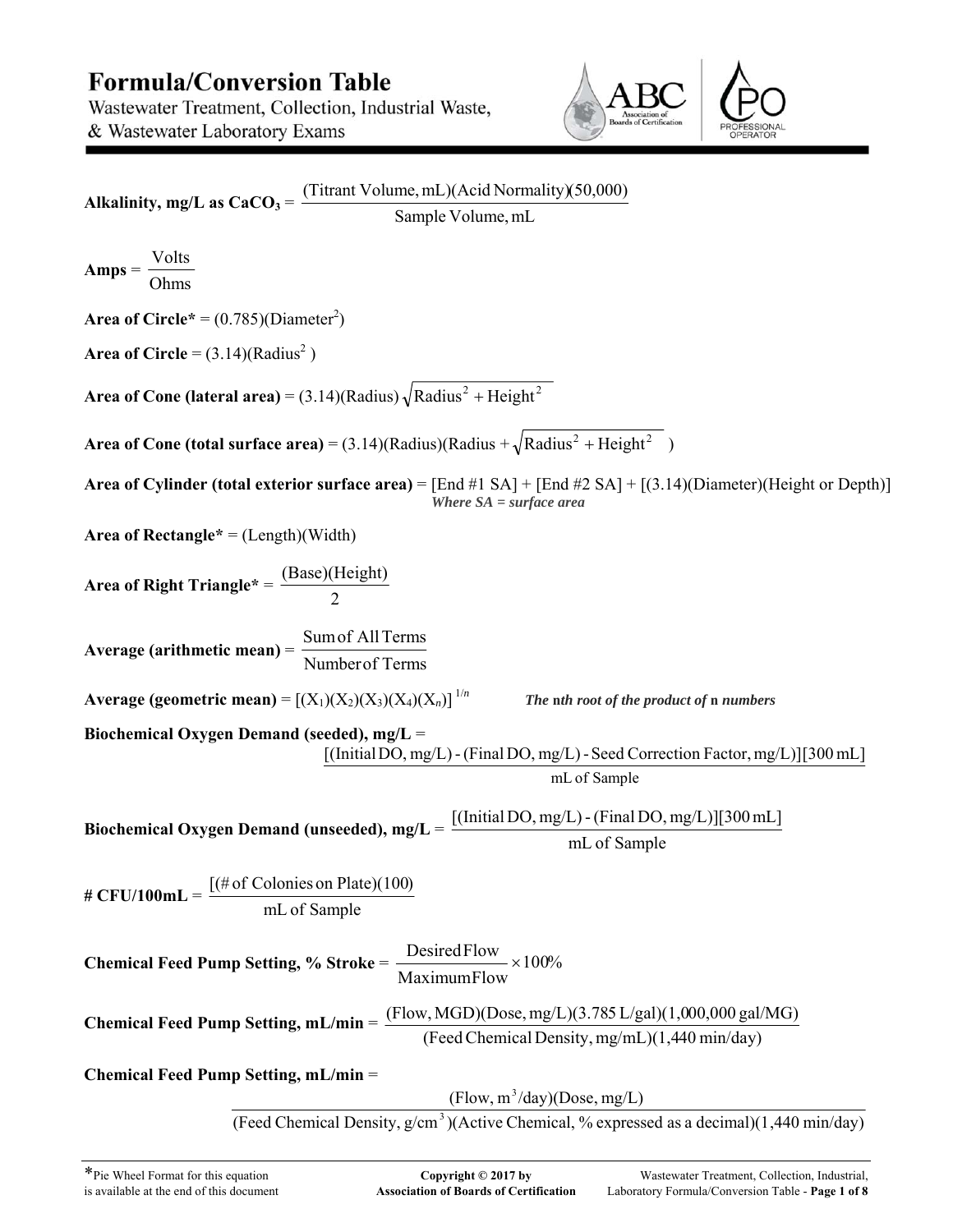### **Circumference of Circle** = (3.14)(Diameter)

| <b>Composite Sample Single Portion</b> = $\frac{\text{(Instantaneous Flow)}\text{(Total Sample Volume)}}{\text{(Number of Portions)}\text{(AverageFlow)}}$    |                                                                                                                                                                                        |  |  |
|---------------------------------------------------------------------------------------------------------------------------------------------------------------|----------------------------------------------------------------------------------------------------------------------------------------------------------------------------------------|--|--|
|                                                                                                                                                               |                                                                                                                                                                                        |  |  |
| Cycle Time, $min = \frac{\text{Storage Volume, gal}}{(\text{Pump Capacity, gpm}) - (\text{Wet Well Inflow, gpm})}$                                            |                                                                                                                                                                                        |  |  |
|                                                                                                                                                               |                                                                                                                                                                                        |  |  |
| Cycle Time, min = $\frac{\text{Storage Volume, m}^3}{(\text{Pump Capacity, m}^3/\text{min}) \cdot (\text{Wet Well Inflow, m}^3/\text{min})}$                  |                                                                                                                                                                                        |  |  |
|                                                                                                                                                               |                                                                                                                                                                                        |  |  |
| <b>Degrees Celsius</b> = $\frac{(^{\circ}F - 32)}{1.8}$                                                                                                       |                                                                                                                                                                                        |  |  |
|                                                                                                                                                               |                                                                                                                                                                                        |  |  |
| Degrees Fahrenheit = $(^{\circ}C)(1.8) + 32$                                                                                                                  |                                                                                                                                                                                        |  |  |
| <b>Detention Time</b> = $\frac{\text{Volume}}{\text{Flow}}$ Units must be compatible                                                                          |                                                                                                                                                                                        |  |  |
| Electromotive Force, volts* = (Current, amps)(Resistance, ohms)                                                                                               |                                                                                                                                                                                        |  |  |
| <b>Feed Rate, lb/day</b> * = $\frac{\text{(Dosage, mg/L)(Flow, MGD)(8.34 lb/gal)}}{\text{Purity}, \%$ expressed as a decimal                                  |                                                                                                                                                                                        |  |  |
| Feed Rate, kg/day* = $\frac{(\text{Dosage}, \text{mg/L})(\text{Flow Rate}, \text{m}^3/\text{day})}{(\text{Purity}, \% \text{expressed as a decimal})(1,000)}$ |                                                                                                                                                                                        |  |  |
|                                                                                                                                                               |                                                                                                                                                                                        |  |  |
| Filter Backwash Rate, gpm/ft <sup>2</sup> = $\frac{\text{Flow,gpm}}{\text{Filter Area}, \text{ft}^2}$                                                         |                                                                                                                                                                                        |  |  |
| Filter Backwash Rate, $L/m^2 = \frac{Flow, L/sec}{Filter Area, m^2}$                                                                                          |                                                                                                                                                                                        |  |  |
| Filter Backwash Rise Rate, in/min = $\frac{\text{(Backwash Rate, gpm/ft}^2)(12 \text{ in/ft})}{7.48 \text{ gal/ft}^3}$                                        |                                                                                                                                                                                        |  |  |
| Filter Backwash Rise Rate, cm/min =                                                                                                                           | Water Rise, cm<br>Time, min                                                                                                                                                            |  |  |
|                                                                                                                                                               | <b>Filter Yield, lb/hr/ft</b> <sup>2</sup> = $\frac{\text{(Solids Loading, lb/day)}\text{(Recovery, % expressed as a decimal)}}{\text{(Filter Operation, hr/day)}\text{(Area, ft}^2)}$ |  |  |
|                                                                                                                                                               | Filter Yield, kg/hr/m <sup>2</sup> = $\frac{\text{(Solids Connection, % expressed as a decimal)(Sludge Feed Rate, L/hr)}{(10)}$<br>(Surface Area of Filter, $m^2$ )                    |  |  |
| Flow Rate, $ft^3/sec^* = (Area, ft^2)(Velocity, ft/sec)$                                                                                                      |                                                                                                                                                                                        |  |  |
| Flow Rate, $m^3/sec^* = (Area, m^2)(Velocity, m/sec)$                                                                                                         |                                                                                                                                                                                        |  |  |
| Food/Microorganism Ratio = $\frac{BOD_5, lb/day}{1}$                                                                                                          | MLVSS, lb                                                                                                                                                                              |  |  |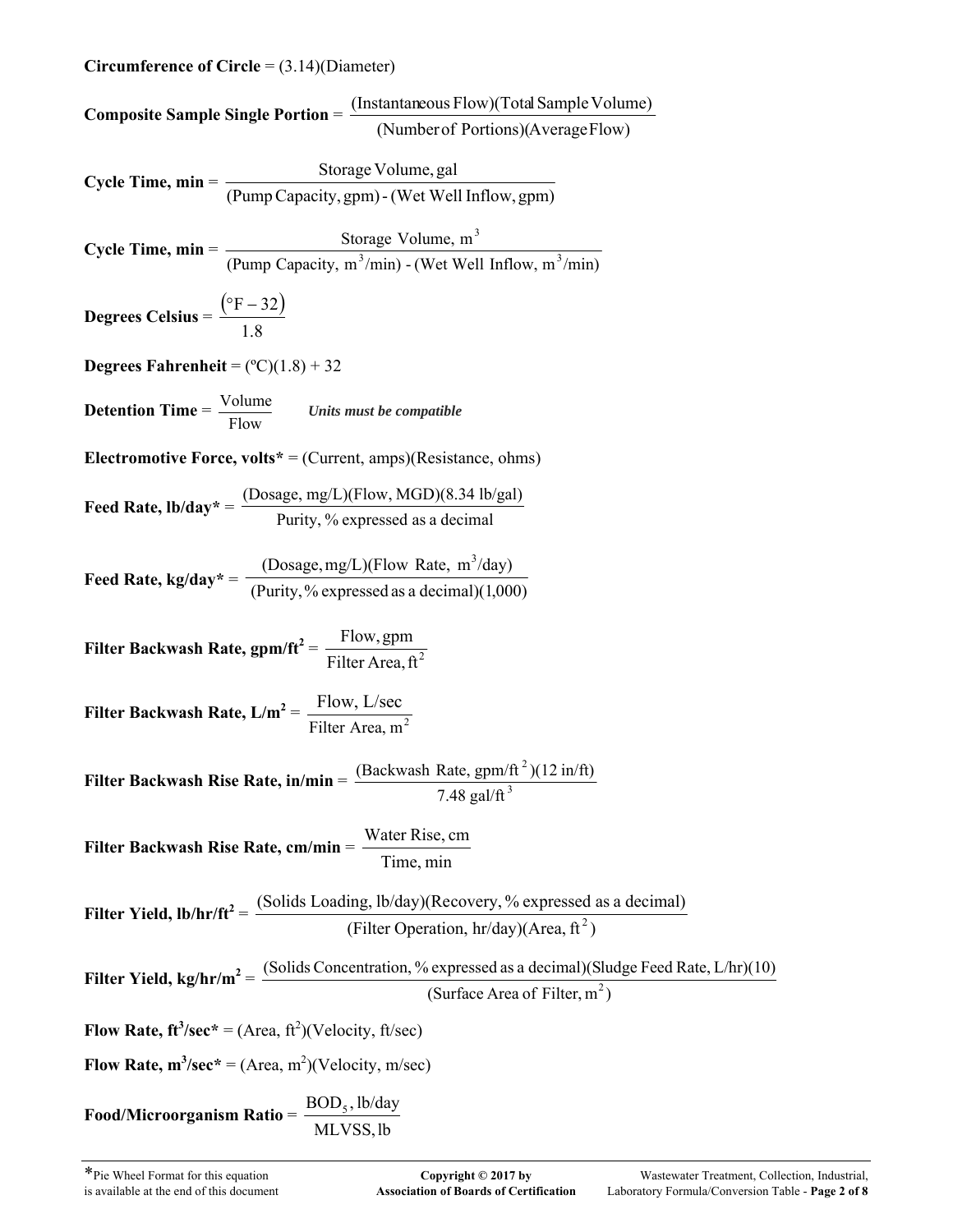**Food/Microorganism Ratio** = MLVSS, kg  $\text{BOD}_5$ , kg/day **Force,**  $Ib^* = (Pressure, psi)(Area, in^2)$ **Force, newtons**<sup>\*</sup> = (Pressure, pascals)(Area, m<sup>2</sup>) **Hardness, as mg CaCO<sub>3</sub>/L =** Sample Volume, mL (Titrant Volume, mL)(1,000) *Only when the titration factor is 1.00 of EDTA* **Horsepower, Brake, hp** = (3,960)(Pump Efficiency, % expressed as a decimal) (Flow, gpm)(Head, ft) **Horsepower, Brake, kW =**  $\frac{(9.8)(1.60 \text{ W})}{(Pump Efficiency, % expressed as a decimal)}$  $(9.8)$ (Flow, m<sup>3</sup>/sec)(Head, m) **Horsepower, Motor, hp** = (3,960)(Pump Efficiency, % expressed as a decimal)(Motor Efficiency, % expressed as a decimal) (Flow,gpm)(Head,ft) **Horsepower, Motor, kW** = (PumpEfficiency, % expressedas a decimal)(Motor Efficiency, % expressedas a decimal)  $(9.8)$ (Flow, m<sup>3</sup>/sec)(Head, m) **Horsepower, Water, hp** = 3,960 (Flow,gpm)(Head,ft) **Horsepower, Water,**  $kW = (9.8)(Flow, m^3/sec)(Head, m)$ **Hydraulic Loading Rate,**  $\text{gpd/ft}^2 = \frac{\text{Total Flow Applied, gpd}}{\text{Area, ft}^2}$ Hydraulic Loading Rate,  $m^3$ /day/ $m^2 = \frac{100(1 + 1000 \text{ Yk})}{4 \pi \epsilon_0 m^2}$ 3 Area, m Total Flow Applied,  $m^3$ /day **Loading Rate, lb/day\*** = (Flow, MGD)(Concentration, mg/L)(8.34 lb/gal) **Loading Rate, kg/day\*** = 1,000 (Volume,  $m^3 / day$ )(Concentration, mg/L) **Mass,**  $\mathbf{lb}^* = (\text{Volume}, \text{MG})(\text{Concentration}, \text{mg/L})(8.34 \text{ lb/gal})$ **Mass, kg\*** = 1,000 (Volume,  $m^3$ )(Concentration, mg/L) **Mean Cell Residence Time** or **Solids Retention Time, days** =  $(TSS Wasted, lb/day) + (Effluent TSS, lb/day)$  $(Aeration Tank TSS, lb) + (Clarifier TSS, lb)$  $^{+}$  $^{+}$ **Milliequivalent** = (mL)(Normality)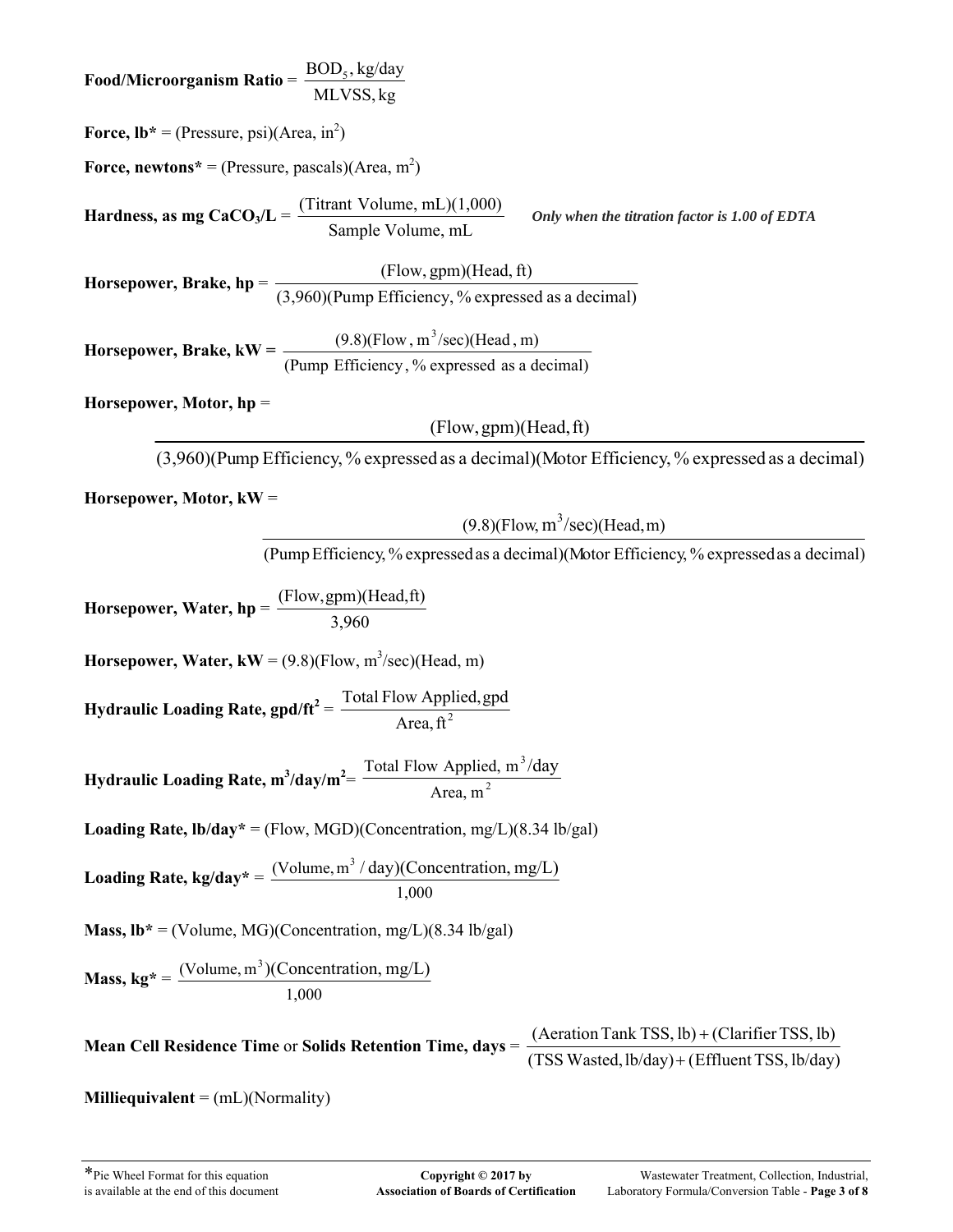**Molarity** = Liters of Solution Moles of Solute **Motor Efficiency, % =**  $\frac{\text{Bessel}}{\text{Bessel}} \times 100\%$ Motor hp Brake hp  $\times$ **Normality** = Liters of Solution Number of Equivalent Weights of Solute **Number of Equivalent Weights** = Equivalent Weight Total Weight **Number of Moles** = Molecular Weight Total Weight **Organic Loading Rate-RBC, lb SBOD<sub>5</sub>/day/1,000 ft<sup>2</sup> =**  $\frac{O(gaint Load, b SDOD<sub>5</sub>/day)}{Suffaca Area of Media 1,000 \text{ ft}^2}$ Surface Area of Media, 1,000 ft Organic Load, lb  $\text{SBOD}_{5}/\text{day}$  $\text{Organic Loading Rate-RBC, kg SBODs/m<sup>2</sup> days} = \frac{\text{Organic Load, kg SDODs/m<sup>2</sup> days}}{\text{Surface Area of Media m<sup>2</sup> gas}}$ SurfaceArea of Media,m Organic Load, kg  $SBOD<sub>5</sub>/day$ **Organic Loading Rate-Trickling Filter, lb BOD<sub>5</sub>/day/1,000 ft<sup>3</sup> =**  $\frac{O(gaint \text{ Load}, 10 \text{ BOD})}{N \cdot 3}$ Volume,1,000 ft Organic Load, lb BOD<sub>5</sub>/day **Organic Loading Rate-Trickling Filter, kg/m<sup>3</sup> days =**  $\frac{O(gaint Load, kg BOD_s)}{N_{\text{clume}} m^3}$ Volume,m Organic Load, kg  $BOD_5/day$ **Oxygen Uptake Rate** or **Oxygen Consumption Rate, mg/L/min** = Time, min Oxygen Usage, mg/L **Population Equivalent, Organic** = 0.17 lb BOD/day/person (Flow,MGD)(BOD,mg/L)(8.34lb/gal) **Population Equivalent, Organic** = (1,000)(0.077kg BOD/day/person)  $(Flow, m^3/day)$ (BOD, mg/L) **Power, kW** = 1,000 (Flow, L/sec)(Head, m)(9.8) Recirculation Ratio-Trickling Filter = <u>Recirculated Flow</u> Primary Effluent Flow **Reduction of Volatile Solids, % =**  $\left(\frac{VSH}{VS \sin -(VS \sin \times VS \cot t)}\right) \times 100\%$  $\frac{\text{VS in} - \text{VS out}}{\text{m} - (\text{VS in} \times \text{VS out})}$ J  $\left(\frac{\text{VS in} - \text{VS out}}{\text{VS in} - (\text{VS in} + \text{NS out})}\right)$  $\setminus$  $\left(\frac{\text{VS in -VS out}}{\text{TS in -XSS out}}\right) \times 100\%$  All information (In and Out) **Removal,**  $\% = \frac{1}{100} \times 100\%$ In  $\frac{\text{In}-\text{Out}}{\text{I}\times}$  $\bigg)$  $\frac{\ln -\text{Out}}{\text{L}}$  $\setminus$ ſ *must be in decimal form*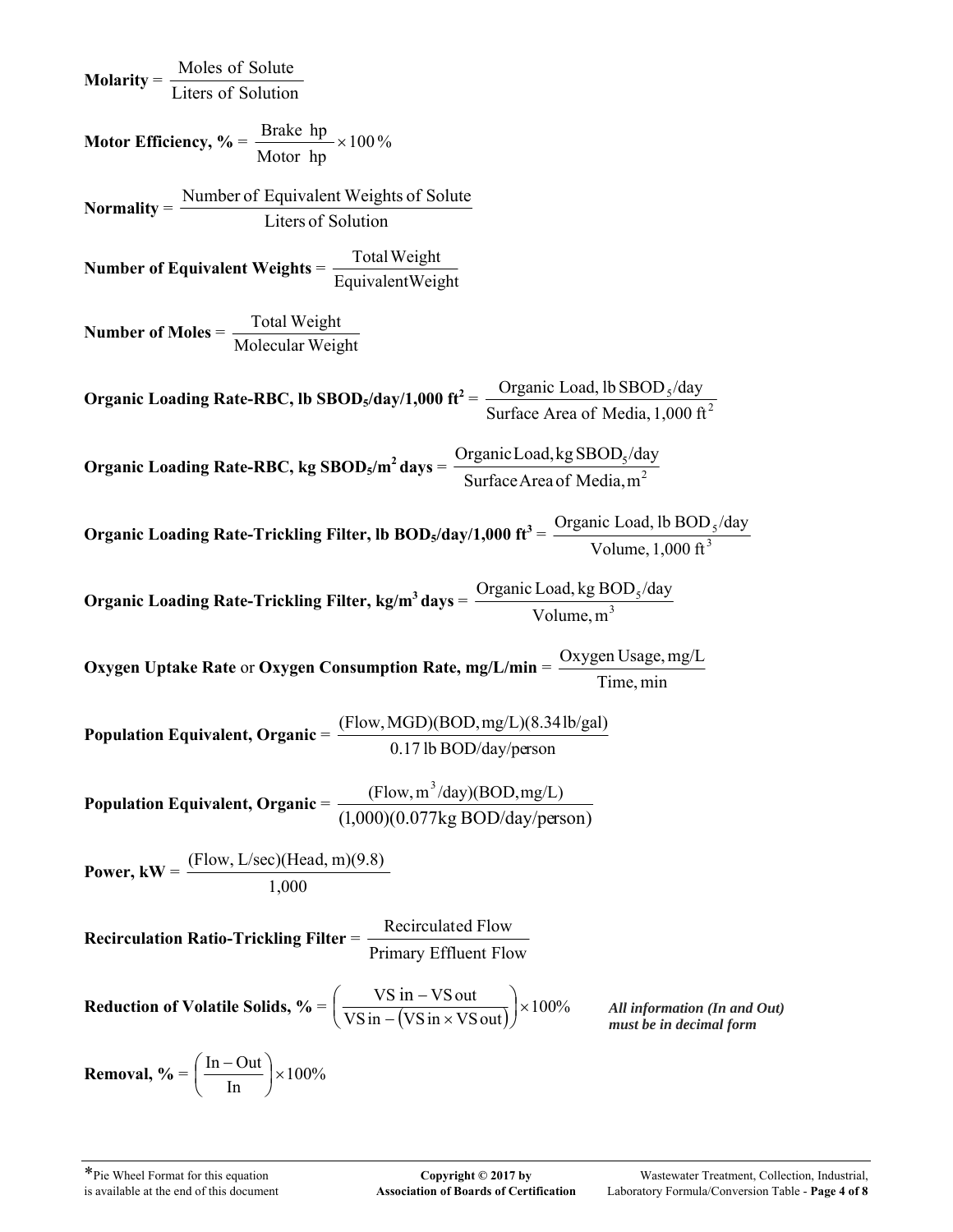**Return Rate, %** =  $\frac{\text{Recum flow Rate}}{\text{Recum}} \times 100\%$ Influent Flow Rate Return Flow Rate  $\times$ **Return Sludge Rate-Solids Balance** =  $(RAS$  Suspended Solids)  $-(MLSS, mg/L)$  $(MLSS, mg/L)$ (Flow Rate, MGD)<br>S Suspended Solids) – (MLSS, mg/L) **Slope, %** =  $\frac{D10p}{n} \times 100\%$ Distance Drop or Rise  $\times$ **Sludge Density Index** = SVI 100 **Sludge Volume Index, mL/g** = MLSS, mg/L  $(SSV_{30}, mL/L)(1,000 \text{ mg/g})$ **Solids, mg/L** = Sample Volume, mL (Dry Solids, g)(1,000,000) **Solids Capture, % (Centrifuges)** =  $\frac{\text{Cake TS}, \%}{\text{Feed Sludge TS}, \%}\n\times \frac{\text{Feed Sludge TS}, \%}{\text{Cake TS}, \%}\n\times \frac{\text{Centrate TSS}, \%}{\text{Center S}}\n\times \frac{\text{Centrate TSS}, \%}{\text{Caste TS}}$ Feed Sludge TS, %) - (Centrate TSS, % FeedSludgeTS, % Cake TS, %  $\alpha$   $\times$   $\left[\times\left(\frac{\text{Feed Sludge TS}, \%}{\text{Cache TS}, \%}\right)$  (Centrate TSS, %)  $\left[\times\left(\frac{\text{Code TS}, \%}{\text{Cache TS}, \%}\right)$  (Centrate TSS, %)  $\left[\frac{\text{Cake TS}, \%}{\text{Feed Sludge TS}, \%}\right] \times$ L **Solids Concentration, mg/L** = Volume, L Weight,mg **Solids Loading Rate,**  $\frac{16}{\text{bday}}$  $\frac{16}{\text{bday}} = \frac{16}{\text{bday}}$  **Surface Area, ft<sup>2</sup> Solids Loading Rate, kg/day/m<sup>2</sup>** =  $\frac{\text{Sontas Applica, kg/C}}{\text{Surface Area, m}^2}$ Solids Applied,  $\frac{kg/day}{2}$ **Solids Retention Time:** *see Mean Cell Residence Time*  **Specific Gravity** = 8.34 lb/gal Specific Weight of Substance, lb/gal **Specific Gravity** = 1.0 kg/L Specific Weight of Substance, kg/L **Specific Oxygen Uptake Rate** or **Respiration Rate, (mg/g)/hr** = MLVSS, g/L (1hr) SOUR, mg/L/min (60 min) **Surface Loading Rate** or **Surface Overflow Rate,**  $\text{gpd/ft}^2 = \frac{\text{Flow}, \text{gpd}}{\text{Area}, \text{ft}^2}$ **Surface Loading Rate or Surface Overflow Rate,**  $Lpd/m^2 = \frac{Flow, Lpd}{Area, m^2}$ **Three Normal Equation** =  $(C_1 \times V_1) + (C_2 \times V_2) = (C_3 \times V_3)$  *Where*  $V_1 + V_2 = V_3$ ; *C* = concentration, *V* = volume or *flow; Concentration units must match; Volume units must match*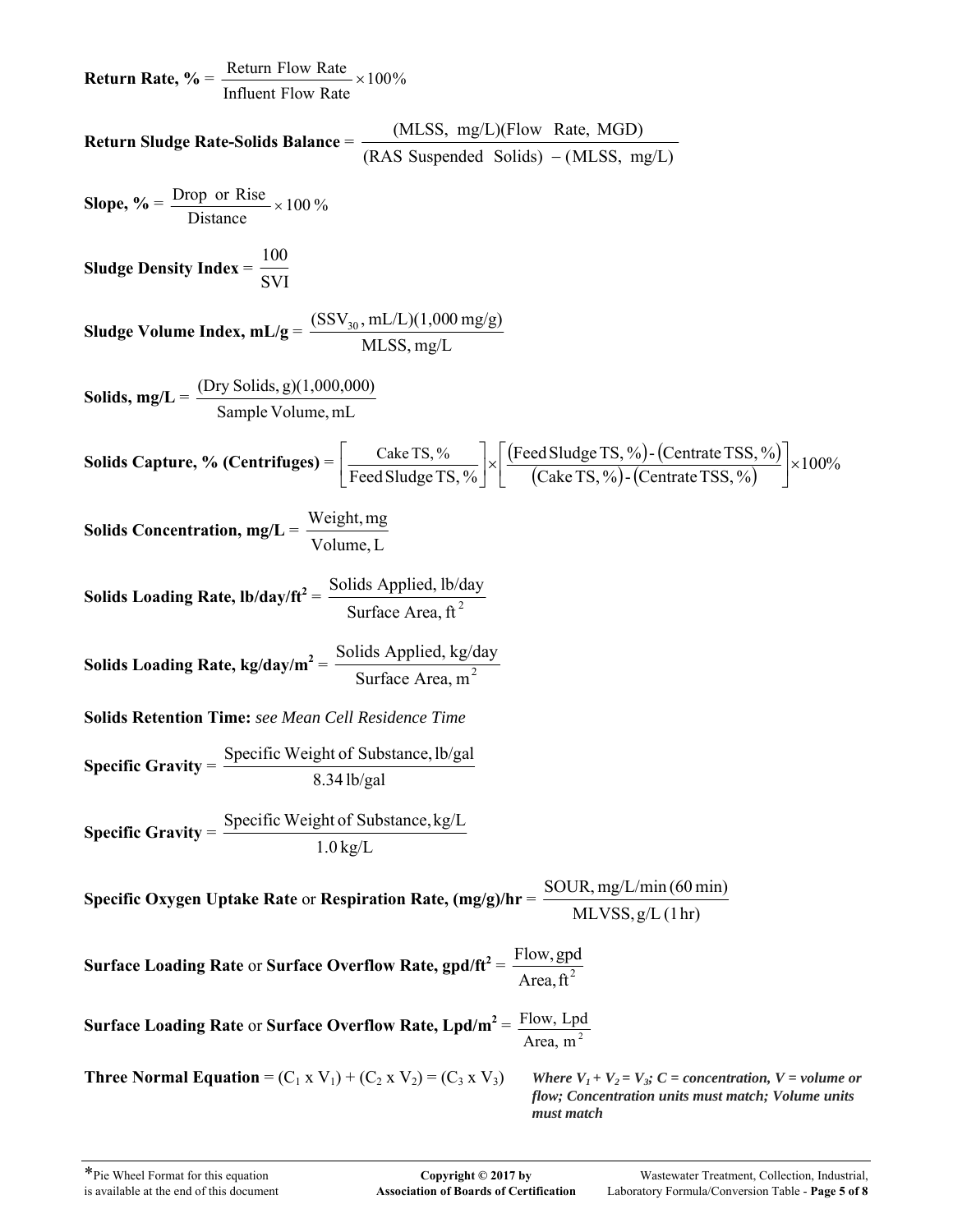**Total Solids, %** = (Wet Weight, g) -(Tare Weight,g)  $(Dried Weight, g) - (Tare Weight, g)(100)$ 

**Two Normal Equation** =  $(C_1 \times V_1) = (C_2 \times V_2)$  *Where C = Concentration, V = volume or flow; Concentration units must match; Volume units must match*

$$
Velocity, ft/sec = \frac{Flow Rate, ft^3 / sec}{Area, ft^2}
$$

**Velocity, ft/sec** = Time, sec Distance, ft

$$
Velocity, m/sec = \frac{Flow Rate, m3/sec}{Area, m2}
$$

**Velocity, m/sec** = Time,sec Distance,m

$$
\textbf{Volatile Solids, } \% = \left[ \frac{(\text{Dry Solids}, g) - (\text{Fixed Solids}, g)}{(\text{Dry Solids}, g)} \right] \times 100\%
$$

**Volume of Cone**\* =  $(1/3)(0.785)(Diameter^2)(Height)$ 

**Volume of Cylinder**<sup>\*</sup> =  $(0.785)(Diameter^2)(Height)$ 

**Volume of Rectangular Tank\*** = (Length)(Width)(Height)

**Waste Milliequivalent** = (mL)(Normality)

**Water Use, gpcd** = Population Volume of Water Produced, gpd

**Water Use, Lpcd** = 
$$
\frac{\text{Volume of Water Produced, Lpd}}{\text{Population}}
$$

**Watts (AC circuit)** = (Volts)(Amps)(Power Factor)

**Watts (DC circuit)** = (Volts)(Amps)

**Weir Overflow Rate, gpd/ft** = Weir Length, ft Flow, gpd

**Weir Overflow Rate, Lpd/m** = 
$$
\frac{Flow, Lpd}{Weir Length, m}
$$

**Wire-to-Water Efficiency,** 
$$
\% = \frac{\text{Water hp}}{\text{Motor hp}} \times 100\%
$$

**Wire-to-Water Efficiency, %** = (3,960)(Electrical Demand, kW) (Flow, gpm)(Total DynamicHead,ft)(0.746 kW/hp)(100%)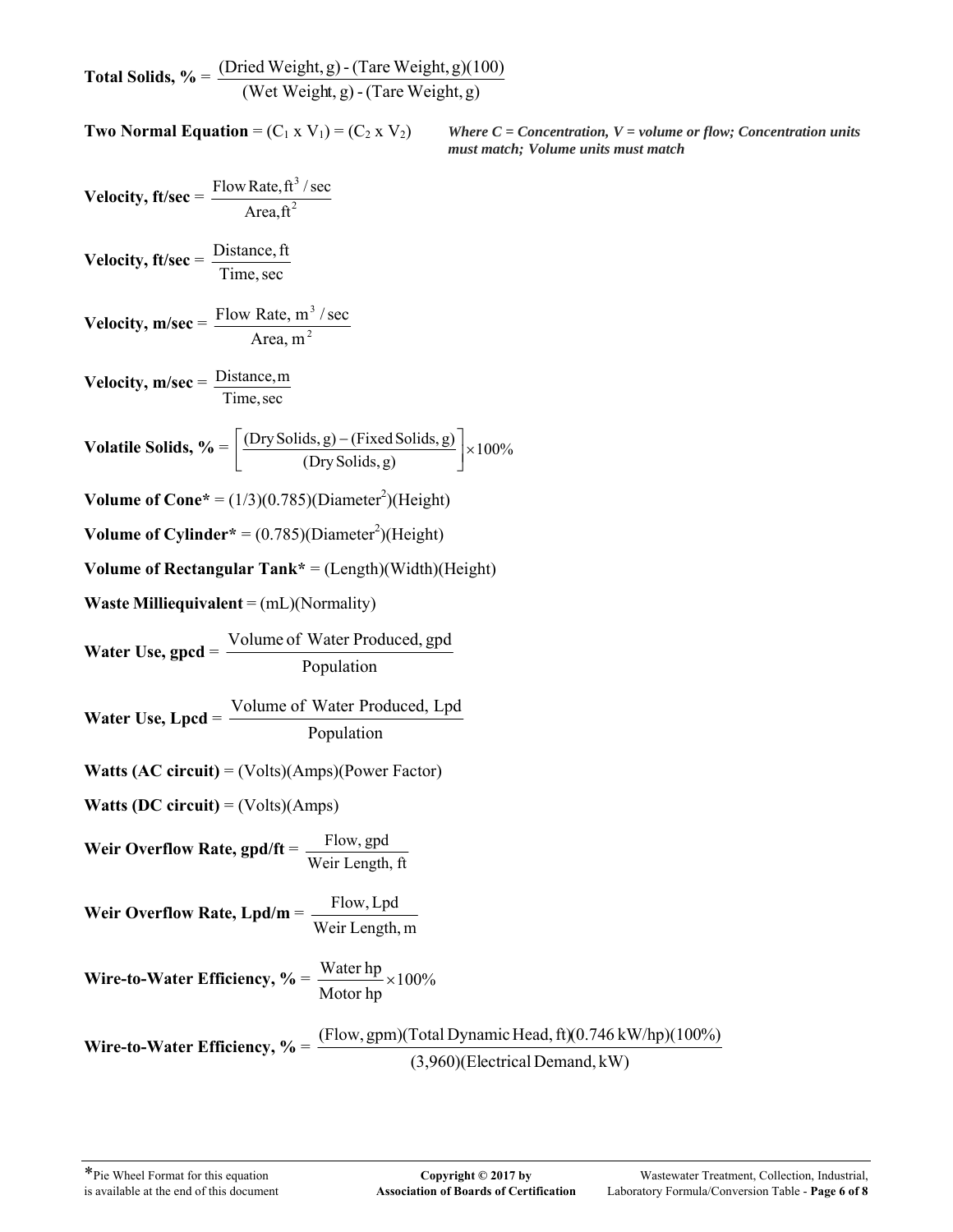#### **Abbreviations**

| BOD <sub>5</sub> biochemical oxygen demand               |                                                   |
|----------------------------------------------------------|---------------------------------------------------|
| C Celsius                                                |                                                   |
| CBOD <sub>5</sub> carbonaceous biochemical oxygen demand |                                                   |
|                                                          |                                                   |
|                                                          | MLD million liters per day                        |
|                                                          |                                                   |
| DO dissolved oxygen                                      | MLVSSmixed liquor volatile suspended solids       |
| EMF  electromotive force                                 |                                                   |
| F Fahrenheit                                             |                                                   |
| F/M ratio food to microorganism ratio                    |                                                   |
|                                                          |                                                   |
|                                                          |                                                   |
|                                                          | ppmparts per million                              |
| galUS gallons                                            |                                                   |
| gfdUS gallons flux per day                               |                                                   |
| gpcdUS gallons per capita per day                        | RASreturn activated sludge                        |
| gpdUS gallons per day                                    | RBC rotating biological contactor                 |
| gpggrains per US gallon                                  | RPMrevolutions per minute                         |
| gpmUS gallons per minute                                 | SBOD <sub>5</sub> Soluble BOD                     |
| hphorsepower                                             | SDIsludge density index                           |
|                                                          | sec second                                        |
|                                                          | SOURspecific oxygen uptake rate                   |
|                                                          | SRTsolids retention time                          |
|                                                          | SS settleable solids                              |
|                                                          | SSV <sub>30</sub> settled sludge volume 30 minute |
|                                                          | SVIsludge volume index                            |
| kWhkilowatt-hours                                        | TOC total organic carbon                          |
|                                                          |                                                   |
|                                                          | TSS total suspended solids                        |
| Lpcd  liters per capita per day                          | VS volatile solids                                |
| Lpd liters per day                                       | VSS volatile suspended solids                     |
| Lpmliters per minute                                     |                                                   |
| LSI Langelier Saturation Index                           | WAS waste activated sludge                        |
|                                                          |                                                   |
| MCRTmean cell residence time                             |                                                   |
|                                                          |                                                   |

### **Conversion Factors**

|                                         | $= 4.046.9$ m <sup>2</sup> |
|-----------------------------------------|----------------------------|
| 1 acre foot of water = 326,000 gal      |                            |
|                                         |                            |
|                                         | $= 10.3$ m of water        |
|                                         | $= 14.7$ psi               |
|                                         | $= 101.3 \text{ kPa}$      |
| <b>1 cubic foot of water</b> = 7.48 gal |                            |
|                                         | $= 62.4$ lb                |
| 1 cubic foot per second = 0.646 MGD     |                            |
|                                         | $= 448.8$ gpm              |
|                                         |                            |
|                                         | $= 1,000 L$                |
|                                         | $= 264$ gal                |
|                                         |                            |
| 1 foot of water= 0.433 psi              |                            |
| 1 gallon (US) = 3.785 L                 |                            |
|                                         | $= 8.34$ lb of water       |
| 1 grain per US gallon = 17.1 mg/L       |                            |
|                                         |                            |
| 1 horsepower = 0.746 kW                 |                            |
|                                         | $= 746 W$                  |
|                                         | $= 33,000$ ft lb/min       |

| 1 liter per second = 0.0864 MLD            |                                  |
|--------------------------------------------|----------------------------------|
|                                            |                                  |
|                                            |                                  |
|                                            | $= 1,000 \text{ kg}$             |
|                                            |                                  |
|                                            | $= 1.61$ km                      |
| 1 million US gallons per day = $694$ gpm   |                                  |
|                                            | $= 1.55 \text{ ft}^3/\text{sec}$ |
|                                            |                                  |
| 1 pound per square inch = 2.31 ft of water |                                  |
|                                            | $= 6.89$ kPa                     |
|                                            |                                  |
|                                            |                                  |
|                                            |                                  |
|                                            |                                  |
| <b>Population Equivalent,</b>              |                                  |
|                                            |                                  |
|                                            | $=$ 378.5 L/person/day           |
| <b>Population Equivalent,</b>              |                                  |
|                                            |                                  |
|                                            | $= 0.077$ kg BOD/person/day      |